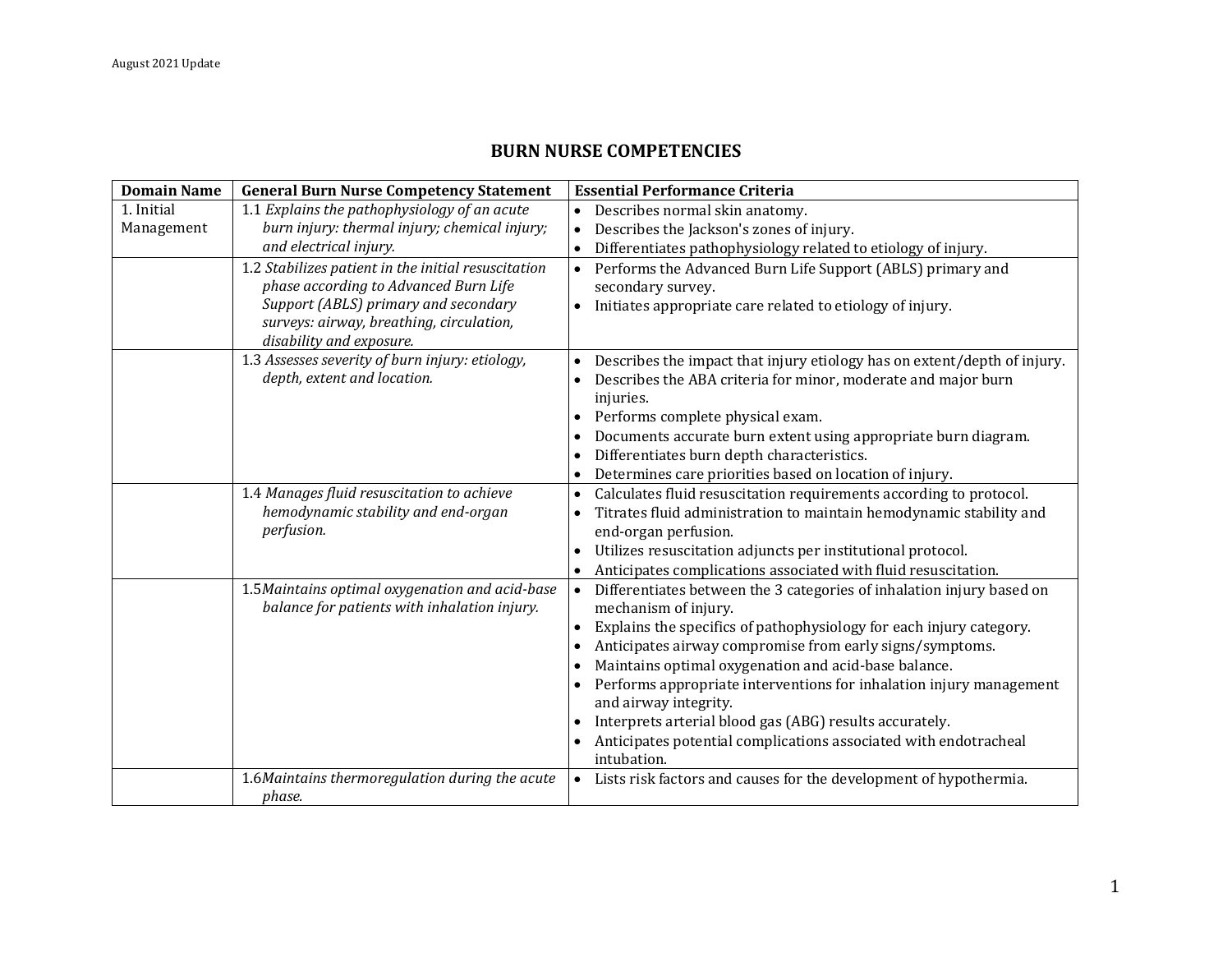|                                                                                         | Predicts consequences of hypothermia during the acute phase of<br>recovery.<br>Utilizes warming interventions and adjuncts.                                                                                                                                                                                                                                           |
|-----------------------------------------------------------------------------------------|-----------------------------------------------------------------------------------------------------------------------------------------------------------------------------------------------------------------------------------------------------------------------------------------------------------------------------------------------------------------------|
| 1.7 Intervenes to avoid and manage<br>compartment syndrome during the acute<br>phase.   | Identify patients at risk for compartment syndrome.<br>Describes signs/symptoms of compartment syndrome.<br>Completes focused assessment techniques to identify compartment<br>syndrome.<br>Plans interventions to alleviate compartment syndrome.                                                                                                                    |
| 1.8 Recognizes signs of non-accidental trauma,<br>abuse or neglect in the burn patient. | Describes common presentations and at-risk groups associated with<br>non-accidental trauma.<br>Identifies the presence of non-accidental injury or neglect through<br>history of injury, developmental status or other indications.<br>Intervenes appropriately for non-accidental trauma, abuse or neglect.<br>Completes documentation of reporting as per protocol. |
| 1.9 Explains the pathophysiology of an acute<br>dermatologic disease process.*          | Describes pathophysiology of common dermatologic diseases cared for<br>in burn centers.<br>Correlates diagnostic techniques for differentiation of disease<br>processes.<br>Implements appropriate plan of care for patients with dermatologic<br>diseases per protocol.                                                                                              |

\* When applicable

| <b>Domain Name</b> | <b>General Burn Nurse Competency Statement</b>        | <b>Essential Performance Criteria</b>                                                      |
|--------------------|-------------------------------------------------------|--------------------------------------------------------------------------------------------|
| 2. Physiologic     | 2.1 Performs a thorough review of systems based       | Describes the unique physiologic response to burn injury.                                  |
| Support            | on the unique physiologic response of burn            | Performs thorough serial physical assessments.                                             |
|                    | injury and possible underlying medical<br>conditions. | Adapts nursing interventions to specific injury and/or deteriorating<br>conditions.        |
|                    | 2.2 Provides physiologic support for all body         | Describes potential complications for all body systems.                                    |
| <i>patient.</i>    | systems based on the unique needs of the burn         | Assesses patients appropriately based on injury or pre-existing                            |
|                    | conditions.                                           |                                                                                            |
|                    |                                                       | Prevents potential complications based on injury, patient responses<br>and co-morbidities. |
|                    |                                                       | Educates patient/family regarding interventions, medications and                           |
|                    |                                                       | treatments.                                                                                |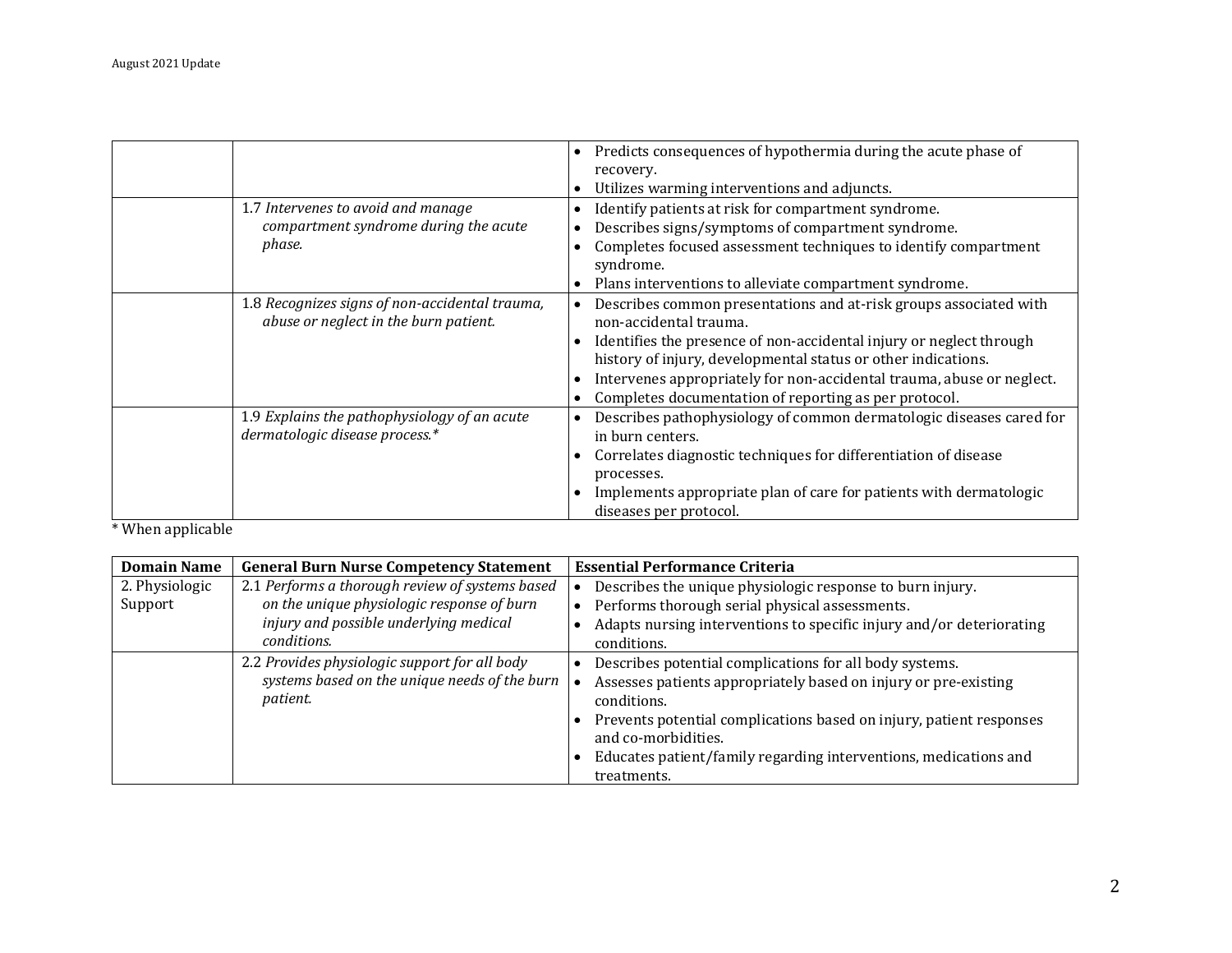| 2.3 Maintains thermoregulation.                                                                                    | Describes the pathophysiology of chronic thermo-dysregulation in<br>severe burn injury.<br>Explains situations associated with risk for hypothermia.<br>Measures core body temperature routinely.<br>Maintains room temperature per institutional protocol.<br>Performs interventions to maintain core body temperature.                                                                 |
|--------------------------------------------------------------------------------------------------------------------|------------------------------------------------------------------------------------------------------------------------------------------------------------------------------------------------------------------------------------------------------------------------------------------------------------------------------------------------------------------------------------------|
| 2.4 Employs appropriate infection prevention<br>practices.                                                         | Explains the significance of infection prevention measures for the burn<br>$\bullet$<br>patient.<br>Identifies reasons for increased infection risk.<br>Outlines infection prevention guidelines per institutional and American<br>Burn Association (ABA) protocols.<br>Considers the role of the patient's gastrointestinal, skin, and burn<br>wound microbes and burn center microbes. |
| 2.5 Recognizes the unique signs and symptoms of<br>sepsis in the burn patient.                                     | Explains the pathophysiology and unique signs/symptoms of burn<br>sepsis.<br>Assesses routinely for development of burn sepsis.<br>Engages prompt interventions when sepsis symptoms arise.                                                                                                                                                                                              |
| 2.6 Employs interventions to reduce secondary<br>complications associated with burn injury.                        | Describes common secondary complications by body systems.<br>$\bullet$<br>Initiates interventions to prevent or mitigate complications.<br>$\bullet$                                                                                                                                                                                                                                     |
| 2.7 Engages post-operative care that adapts to<br>significant physiologic changes associated<br>with burn surgery. | Describes physiologic response to excision and grafting procedures<br>$\bullet$<br>that impact post-operative recovery.<br>Anticipates common post-operative complications associated with<br>major burn surgery.<br>Ensures post-operative stabilization and recovery.                                                                                                                  |

| <b>Domain Name</b> | <b>General Burn Nurse Competency Statement</b> | <b>Essential Performance Criteria</b>                               |
|--------------------|------------------------------------------------|---------------------------------------------------------------------|
| 3. Wound           | 3.1 Assesses wound status: stage of healing,   | Identifies characteristics of burn wound types and stages of wound  |
| Management         | evidence of infection, skin integrity.         | healing.                                                            |
|                    |                                                | Anticipates complications associated with burn wound healing (e.g., |
|                    |                                                | infection, skin integrity).                                         |
|                    |                                                | Documents comprehensive wound assessment and management.            |
|                    |                                                | Provides education to patient/family for therapeutic treatment.     |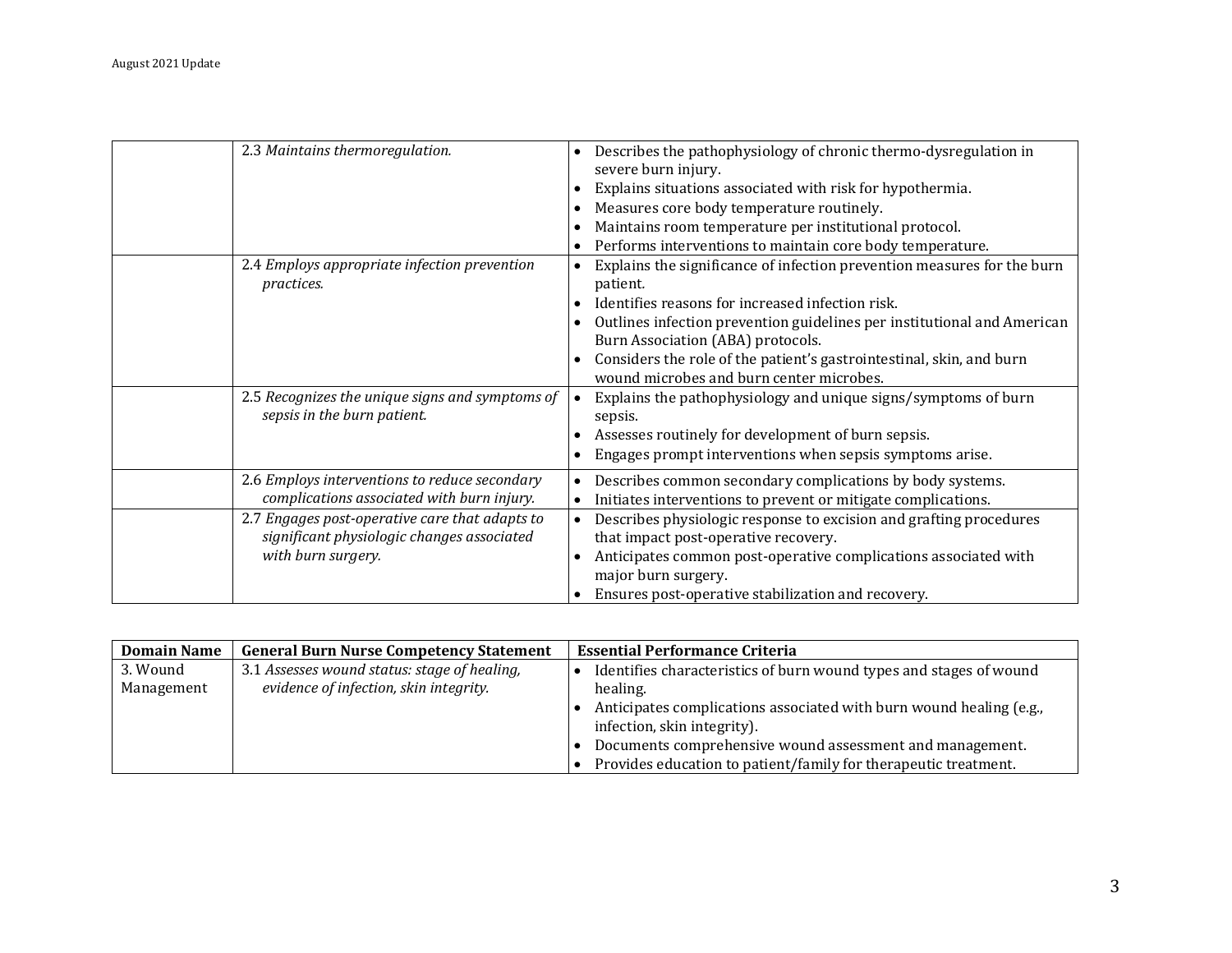| 3.2 Explains various therapeutic burn wound<br>treatments: topical agents, dressings, skin<br>substitutes. | Verbalizes topical agent indications and properties.<br>$\bullet$<br>Describes indications and properties for various burn wound dressings<br>$\bullet$<br>and skin substitutes.                                                                                                                                                                     |
|------------------------------------------------------------------------------------------------------------|------------------------------------------------------------------------------------------------------------------------------------------------------------------------------------------------------------------------------------------------------------------------------------------------------------------------------------------------------|
| 3.3 Provides burn wound care as planned by<br>interdisciplinary care team.                                 | Performs burn wound cleansing and debridement per protocol.<br>$\bullet$<br>Completes complex dressing change per institutional protocols.<br>Anticipates complications and plans for prevention.<br>Collaborates with burn therapists with scheduling wound care to<br>optimize mobilization.<br>Ensures adequate analgesia during burn wound care. |
| 3.4 Ensures donor site care that maximizes<br>healing and patient comfort.                                 | Describes normal donor site healing progression and common donor<br>site complications.<br>Manages donor site per protocol.<br>Anticipates potential donor site complications.                                                                                                                                                                       |
| 3.5 Describes common surgical interventions to<br>achieve burn wound closure.                              | Describes common surgical burn wound interventions (e.g., split-<br>$\bullet$<br>thickness/full-thickness/CEA autograft, flap, allograft).<br>Differentiates between different autograft techniques.<br>Intervenes to prevent common complications of surgical burn wound<br>closure.                                                                |
| 3.6 Preserves the integrity of post-operative<br>surgical wounds.                                          | Describes protocol for management of post-operative surgical wounds.<br>Assesses post-operative wound and dressings.<br>$\bullet$<br>Anticipates possible complications associated with surgical<br>intervention.<br>Coordinates with burn therapists for post-operative positioning,<br>splinting and mobility.                                     |
| 3.7 Establishes care for dermatologic skin<br>disorders to maximize healing.*                              | Describes the healing trajectory for common dermatologic skin<br>disorders.<br>Performs appropriate wound care as per institutional protocol.                                                                                                                                                                                                        |

| <b>Domain Name</b>                                  | <b>General Burn Nurse Competency Statement</b>                                                                                                | <b>Essential Performance Criteria</b>                                                                                                                                                                                          |
|-----------------------------------------------------|-----------------------------------------------------------------------------------------------------------------------------------------------|--------------------------------------------------------------------------------------------------------------------------------------------------------------------------------------------------------------------------------|
| 4. Pain,<br>Agitation and<br>Delirium<br>Management | 4.1 Employs strategies to improve comfort<br>related to the unique needs of the burn<br>patient (to include dermatologic skin<br>disorders*). | Describes the multifactorial causes of discomfort.<br>Explains the indications and side effects of medications and other<br>agents to assist with comfort.<br>Engages specific assessment techniques for: pain, agitation, and |
|                                                     |                                                                                                                                               | delirium.                                                                                                                                                                                                                      |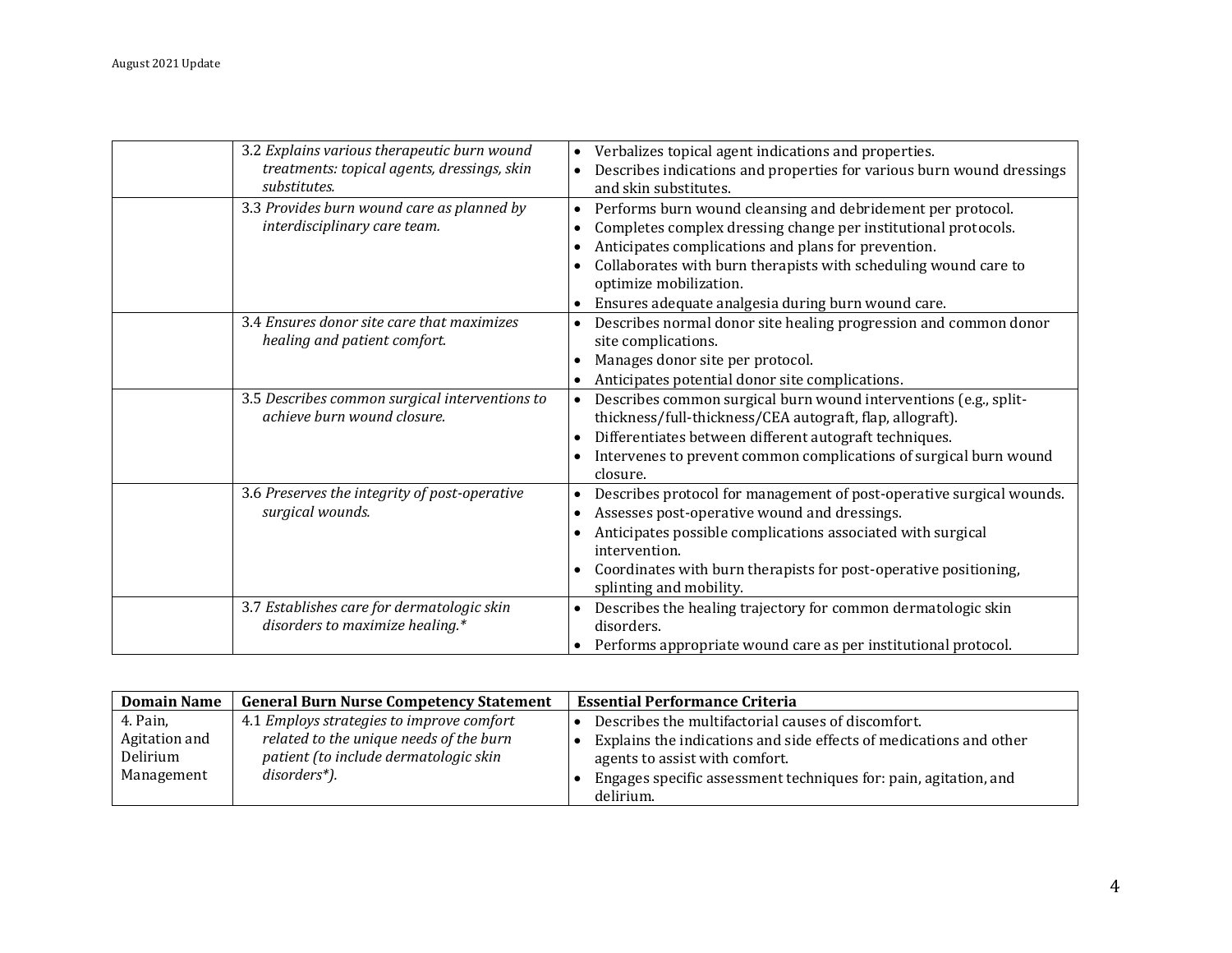|                                                                                                | Engages appropriate interventions for procedural, background, and<br>breakthrough pain/agitation.<br>Utilizes validated assessment tools to complete an accurate comfort<br>assessment.<br>Implements collaborative plan using pharmacologic/non-<br>pharmacologic interventions to maximize comfort.<br>Administers interventions proactively to alleviate discomfort.<br>Provides education to patient/family for therapeutic treatment specific<br>to pain, agitation, and delirium. |
|------------------------------------------------------------------------------------------------|-----------------------------------------------------------------------------------------------------------------------------------------------------------------------------------------------------------------------------------------------------------------------------------------------------------------------------------------------------------------------------------------------------------------------------------------------------------------------------------------|
| 4.2 Develops preventive strategies to reduce the<br>incidence of delirium in the burn patient. | Identifies risk factors for delirium.<br>$\bullet$<br>Assesses for delirium onset using appropriate tools per institutional<br>protocol.<br>Initiates preventive interventions to prevent onset and reduce duration<br>of delirium (e.g., A-F Bundle interventions).<br>Collaborates with burn therapists for early mobilization.                                                                                                                                                       |
| 4.3 Alleviates post-burn pruritus and other<br>patient discomfort as issues arise.             | Identifies risk factors for post-burn pruritus.<br>Assesses for pruritus using appropriate tools per institutional protocol.<br>Initiates preventive interventions to prevent onset and reduce duration<br>of pruritus.<br>Provides education to patient/family for therapeutic treatment specific<br>to post-burn pruritus.                                                                                                                                                            |

| <b>Domain Name</b> | <b>General Burn Nurse Competency Statement</b>   | <b>Essential Performance Criteria</b>                                  |
|--------------------|--------------------------------------------------|------------------------------------------------------------------------|
| 5. Nutritional     | 5.1 Explains nutritional requirements due to the | Describes hypermetabolic demands inherent to burn injury and           |
| Support            | unique hypermetabolic state of the burn          | healing.                                                               |
|                    | <i>patient.</i>                                  | Completes assessment of metabolic demands for burn patient.            |
|                    |                                                  | Collaborates with dietitian to ensure appropriate dietary management.  |
|                    | 5.2 Optimizes delivery of prescribed nutrition.  | Minimizes interruptions in delivery of enteral nutrition.              |
|                    |                                                  | Provides education to patient/family for treatment specific to meeting |
|                    |                                                  | nutritional requirements.                                              |

|  | Domain Name | . General Burn Nurse (<br>: Competency Statement | Essential<br>l Performance Criteria |
|--|-------------|--------------------------------------------------|-------------------------------------|
|--|-------------|--------------------------------------------------|-------------------------------------|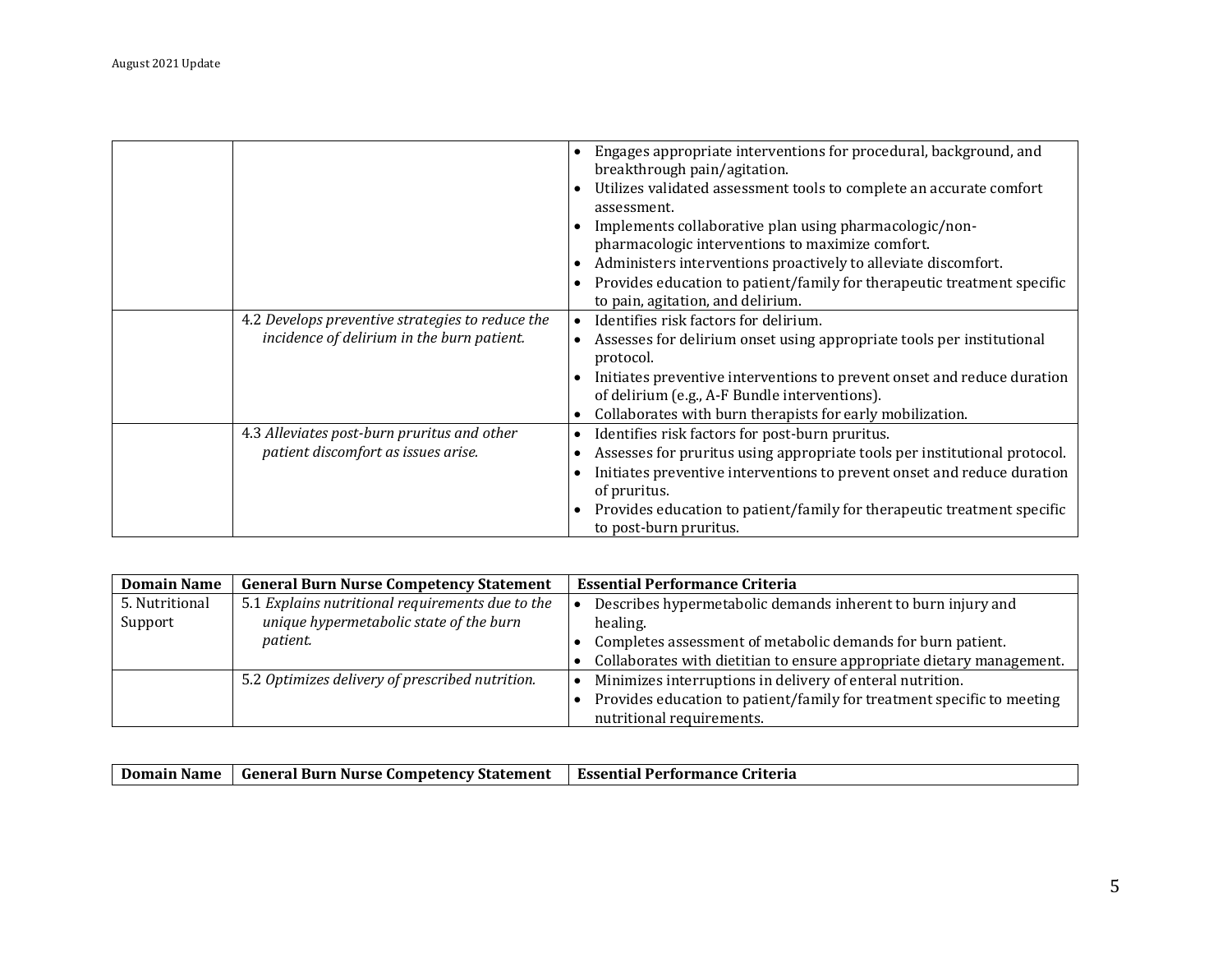| 6. Psychosocial<br>Support | 6.1 Provides support and resources for the<br>unique emotional, spiritual, cultural and<br>social needs of burn patients and family<br>members. | Collaborates with interprofessional team in the development of an<br>individualized plan of care to support patient and family.<br>Identifies internal, local and national resources for support.                             |
|----------------------------|-------------------------------------------------------------------------------------------------------------------------------------------------|-------------------------------------------------------------------------------------------------------------------------------------------------------------------------------------------------------------------------------|
|                            | 6.2 Recognizes signs and symptoms of stress and<br>depression of burn patients and family<br>members.                                           | Screens for acute stress disorder (ASD) and post-traumatic stress<br>disorder (PTSD).<br>Identifies patients at risk for intentional injury or self-harm.<br>Initiates behavioral health consult based on patient assessment. |
|                            | 6.3 Supports patient and family members who<br>exhibit signs and symptoms of emotional<br>distress.                                             | Promotes resiliency in patient and family.                                                                                                                                                                                    |
|                            | 6.4 Facilitates access to peer-to-peer and burn<br>survivor resources for patient and family<br>support.                                        | Provides information on peer support programs and referral process<br>(e.g., Phoenix Society for Burn Survivors).                                                                                                             |

| <b>Domain Name</b> | <b>General Burn Nurse Competency Statement</b>   | <b>Essential Performance Criteria</b>                                       |
|--------------------|--------------------------------------------------|-----------------------------------------------------------------------------|
| 7.                 | 7.1 Explains the unique rehabilitation needs of  | • Describes burn scar pathophysiology.                                      |
| Rehabilitation     | the burn patient for return to optimal           | Describes interventions to prevent common rehabilitation                    |
|                    | function.                                        | complications.                                                              |
|                    |                                                  | • Verbalizes functional outcome goals for burn rehabilitation.              |
|                    | 7.2 Optimizes prescribed rehabilitation          | • Collaborates with burn therapists in development of individualized        |
|                    | interventions to maximize return to function.    | plan of care.                                                               |
|                    |                                                  | • Intervenes to prevent complications and maximize function.                |
|                    |                                                  | Employs appropriate patient positioning and application of splints and      |
|                    |                                                  | devices.                                                                    |
|                    |                                                  | • Provides education to patient/family for treatment specific to meeting    |
|                    |                                                  | rehabilitation goals.                                                       |
|                    | 7.3 Integrates early mobility in routine care to | Describes the contribution of early mobilization.<br>$\bullet$              |
|                    | reduce complications associated with burn        | • Collaborates with burn therapists in integration of early mobilization in |
|                    | injury.                                          | the plan of care.                                                           |
|                    |                                                  | Ensures patient safety.                                                     |

| Domain Name   General Burn Nurse Competency Statement   Essential Performance Criteria |  |
|----------------------------------------------------------------------------------------|--|
|                                                                                        |  |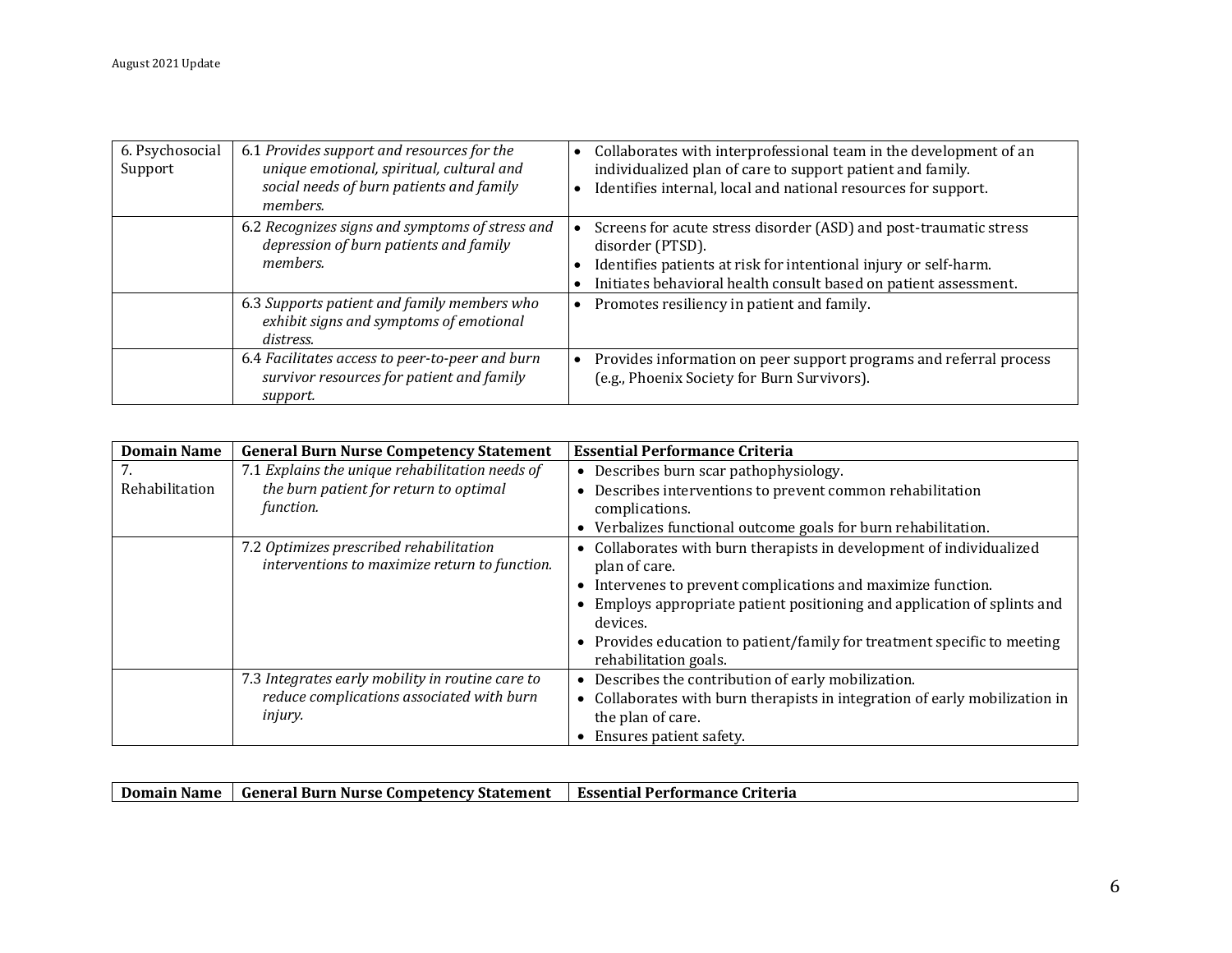| 8. Discharge | 8.1 Facilitates interprofessional discharge                      | Describes burn center outpatient and aftercare program.                              |
|--------------|------------------------------------------------------------------|--------------------------------------------------------------------------------------|
| Planning and | preparation for patient and family.                              | Describes the comprehensive discharge planning process.                              |
| Aftercare    |                                                                  | Defines aftercare support for enhancing quality of life.                             |
| Support      |                                                                  | Collaborates with the interprofessional team in discharge planning and<br>aftercare. |
|              | 8.2 Empowers patient and family for community<br>re-integration. | Describes internal, local, and national resources for community re-<br>integration.  |
|              |                                                                  | Encourages patient and family to participate in aftercare programs.                  |

| <b>Domain Name</b> | <b>General Burn Nurse Competency Statement</b>    | <b>Essential Performance Criteria</b>                               |
|--------------------|---------------------------------------------------|---------------------------------------------------------------------|
| 9. End of Life     | 9.1 Participates in interprofessional discussions | Differentiates between palliative care and end of life concepts.    |
| Care               | when faced with potentially futile medical        | Advocates on behalf of the patient and family regarding the desired |
|                    | care.                                             | level of care in face of clinical deterioration.                    |
|                    | 9.2 Supports patient and family during end of     | Participates in patient/family conferences.                         |
|                    | life.                                             | Provides comfort measures.                                          |
|                    |                                                   | Supports psychosocial/spiritual needs of patient/family.            |
|                    |                                                   | Imparts dignity and respect for patient choice, family members,     |
|                    |                                                   | cultural, and religious beliefs.                                    |
|                    |                                                   | Ensures optimal environmental conditions that respect end of life.  |
|                    | 9.3 Engages resources for family support after    | Verbalizes protocol for social work and case management             |
|                    | their loved one has passed.                       | interventions.                                                      |
|                    |                                                   | Facilitates closure for family/support persons.                     |
|                    |                                                   | Provides community referrals to bereavement services.               |

| <b>Domain Name</b> | <b>General Burn Nurse Competency Statement</b> | <b>Essential Performance Criteria</b>                                |
|--------------------|------------------------------------------------|----------------------------------------------------------------------|
| 10. Team           | 10.1 Engages all members of the                | Describes the roles of interprofessional burn team members.          |
| Collaboration      | interprofessional burn team in the delivery of | Collaborates with team members on the comprehensive plan of care.    |
|                    | care.                                          | • Involves the patient/family in the plan of care.                   |
|                    |                                                | • Participates in interprofessional patient rounds.                  |
|                    |                                                | • Engages in respectful communication with all burn team members.    |
|                    |                                                | • Provides peer feedback for colleagues within the interprofessional |
|                    |                                                | burn team.                                                           |